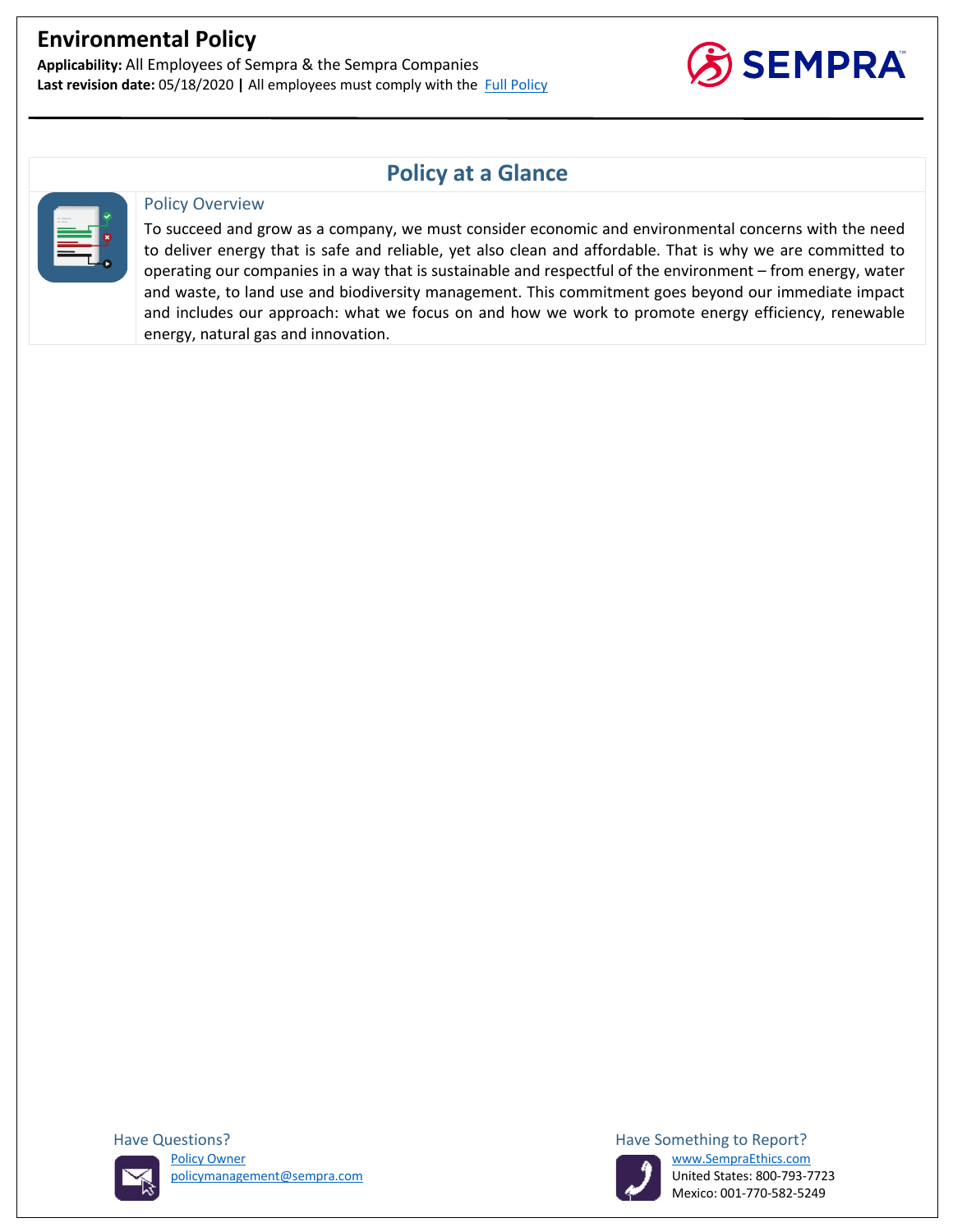Applicability: All Employees of Sempra & the Sempra Companies Responsible Dept.: Environment and Safety | Contact: Policy Owner Effective Date: 04/22/2015 Revision Date: 05/18/2020





### **Policy**

### **The Sempra Companies will work internally to:**

- Abide by applicable environmental laws, regulations and permit requirements as we build and operate energy infrastructure and produce, deliver and use energy;
- Implement environmental practices where possible and economically prudent, including water reuse and conservation, recycling and waste minimization, greenhouse gas and other air emissions reductions, air quality improvements, and the adoption of building and facility standards;
- Encourage innovation and enhanced cost effectiveness in methods of compliance, using practical means to gauge our performance, and implement appropriate environmental education and training programs for employees; and
- Review results, existing operations and management practices to allow for continuous improvement.

#### **The Sempra Companies will work externally to:**

- Support public policies and reasonable regulations that promote energy efficiency, renewable energy, and emission performance standards that encourage the use of clean fuels such as natural gas, wind and solar and that reduce environmental impacts using science, cost-effective technology, and common sense as the basis for these policies;
- Support reasonable regulations that govern the production of natural gas that benefits consumers, reduces environmental impact, and facilitates our nation's access to abundant supplies of natural gas;
- Implement appropriate environmental education and training programs for customers and other stakeholders;
- Work with business partners (including suppliers, vendors, and contractors) when possible to minimize impacts on the environment;
- Encourage the development and use of efficient, clean, and cost-effective technologies while helping our customers meet their energy needs in an environmentally responsible way;
- Share our goals, progress, and performance with stakeholders with transparency; and
- Promote sound and responsible stewardship of our environment in coordination with our customers, civic and community leaders.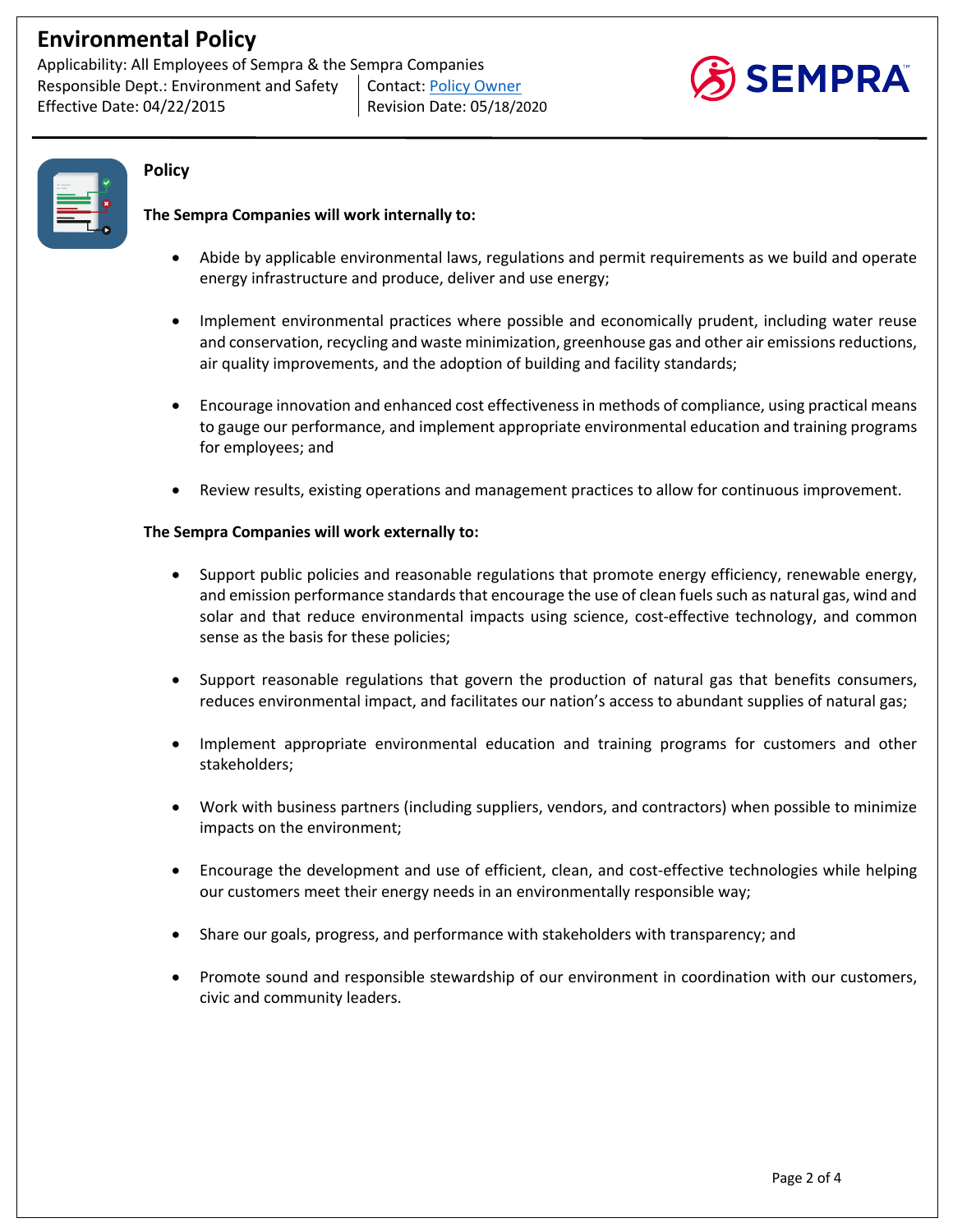Applicability: All Employees of Sempra & the Sempra Companies Responsible Dept.: Environment and Safety | Contact: Policy Owner Effective Date: 04/22/2015 Revision Date: 05/18/2020





| ____     |  |
|----------|--|
| --<br>-- |  |
|          |  |
|          |  |
|          |  |

**Sempra requires documented compliance programs for all the Sempra Companies operations and facilities, including construction projects, addressing the following:**

**Requirements** 

The identification of all laws and regulations applicable to business activities and operations, with documented polices, practices and procedures to ensure ongoing compliance with the applicable environmental requirements, including designation for responsibility and accountability for compliance.

#### • Awareness

The execution and tracking of training programs that comply with all applicable environmental regulations and provide employees with the knowledge to perform their jobs in a safe and compliant manner.

• Goals

The establishment of documented environmental performance goals and targets consistent with the purpose of this policy, with procedures for reporting performance results against such measures.

• Monitoring and Verification

The execution of documented, periodic self-assessments of company facilities and operations for compliance with the applicable environmental regulatory requirements and internal company policies. This includes conducting due diligence reviews of vendors used for disposing of hazardous wastes.

Sempra Company Presidents or Chief Compliance Officers will annually certify, (use template) to Sempra's Chief Compliance Officer, compliance with the environmental programs over which they have responsibility. In addition, all company operations, facilities, projects and related environmental programs are subject to periodic audits by Sempra.

## **Background**

To succeed and grow as a company, we must consider economic and environmental concerns with the need to deliver energy that is safe and reliable, yet also clean and affordable. That is why we are committed to operating our companies in a way that is sustainable and respectful of the environment – from energy, water and waste, to land use and biodiversity management. This commitment goes beyond our immediate impact and includes our approach: what we focus on and how we work to promote energy efficiency, renewable energy, natural gas and innovation.



## **Definitions**

*Sempra Company* – A subsidiary or other entity as to which Sempra has majority ownership and control.